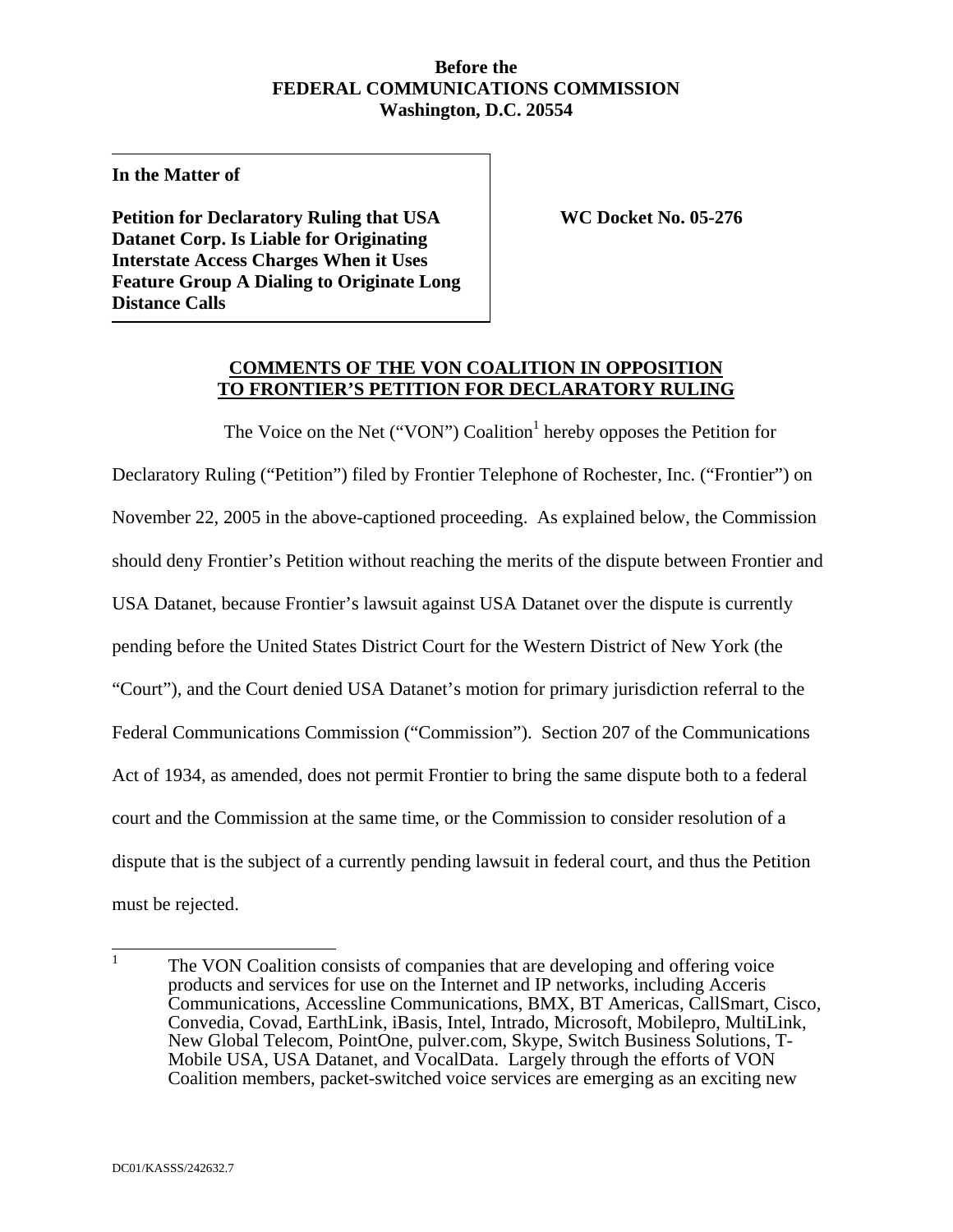In any event, a petition for declaratory ruling generally is an inappropriate means for resolving a factually-intensive tariff disputes between two specific parties even where the Petitioner has not already filed a lawsuit in federal district court, because resolution of tariff disputes typically requires discovery and the development of facts that are characteristic of a lawsuit or a Section 208 complaint proceeding. Moreover, denial of Frontier's Petition on procedural grounds would permit Frontier to continue to pursue its pending lawsuit or dismiss the lawsuit and file a complaint against USA Datanet before the Commission. Accordingly, the Commission should reject Frontier's Petition as procedurally defective, and take the opportunity to clarify that two-party tariff disputes should be brought before the Commission or a federal district court in the form of a complaint rather than in the form of a petition for declaratory ruling.

## **I. THE FCC SHOULD CLARIFY THE REGULATORY FRAMEWORK FOR IP-ENABLED SERVICES BY ADOPTING GENERALLY APPLICABLE ORDERS IN THE** *IP-ENABLED SERVICES* **AND** *INTERCARRIER COMPENSATION*  **PROCEEDINGS**

The Commission initiated the *IP-Enabled Services Notice of Proposed* 

*Rulemaking ("NPRM")* to clarify the regulatory framework for IP-enabled services in light of the issues raised by the interworking of legacy, circuit-switched communications services networks with packet-based, IP-enabled services networks.<sup>2</sup> To that end, the Commission sought comment *inter alia* on the appropriate legal and regulatory framework for various types of IP-enabled services,<sup>3</sup> including whether to apply traditional economic regulation to providers

technology benefiting consumers throughout the world. More information about the VON Coalition can be obtained at http://www.von.org.

 $\overline{a}$ 

<sup>2</sup> *In the Matter of IP-Enabled Services*, WC Docket No. 04-36, Notice of Proposed Rulemaking, FCC 04-28 (rel. Mar. 10, 2004) ("*IP-Enabled Services* NPRM") at ¶¶4, 5.

<sup>3</sup> *Id.* at ¶6.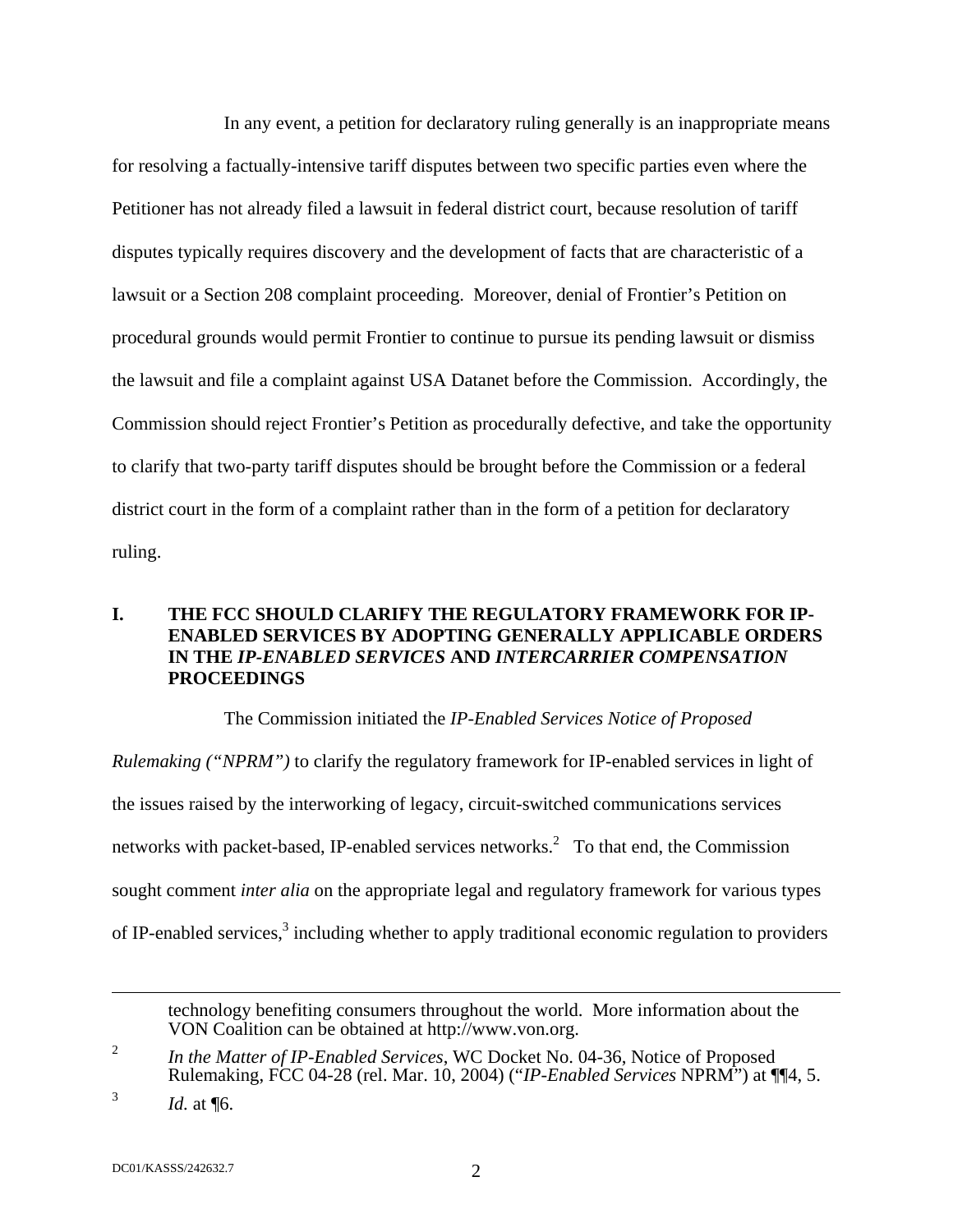of IP-enabled services.<sup>4</sup> Questions concerning economic regulation of certain IP-enabled services are also at the heart of the pending *Intercarrier Compensation* proceeding, and the Commission has received numerous comments on these issues.<sup>5</sup>

The Commission's request in the *IP-Enabled Services* proceeding for comment on whether to "fenc[e] off IP platforms from economic regulation traditionally applied to legacy telecommunications services<sup>"6</sup> has resulted in a detailed record upon which the Commission can base its decisions on how best to continue its long-standing policy of nurturing nascent technologies by refraining from subjecting them to regulations that might stifle their growth.<sup>7</sup> The Commission has long recognized the revolutionary nature of IP-enabled services and their importance to consumer choice and benefit, technical innovation, and economic development,<sup>8</sup> and the VON Coalition urges the Commission to continue to provide such encouragement through a clear articulation of the regulatory environment in which the providers of IP-enabled services operate.

 Despite the pending proceedings, certain ILECs increasingly are attempting to recover access charges from providers of IP-enabled services without regard to whether the parties are interconnected directly, or even whether there is a valid tariff on file that accurately describes the services for which the ILEC alleges payment is due. As such, clarifying the regulatory framework for IP-enabled services, including the appropriate compensation structure

6 *Id.*

 $\frac{1}{4}$ *Id.* at **[5** (noting that much of the FCC's traditional telecommunications regulation was promulgated in a monopoly environment).

<sup>5</sup> *Developing a Unified Intercarrier Compensation* Regime, CC Docket No. 01-92.

<sup>7</sup> *See, e.g., MTS and WATS Market Structure*, CC Docket No. 78-72, Memorandum Opinion & Order, 97 FCC 2d 682 at ¶83 (1983) *aff'd, NARUC v. FCC,* 737 F.2d 1095, 1137 (D.C. Cir. 1984) (exempting enhanced service providers from the payment of access charges in order to foster competition in the enhanced services market).

<sup>8</sup> *IP-Enabled Services NPRM* at ¶¶1, 5.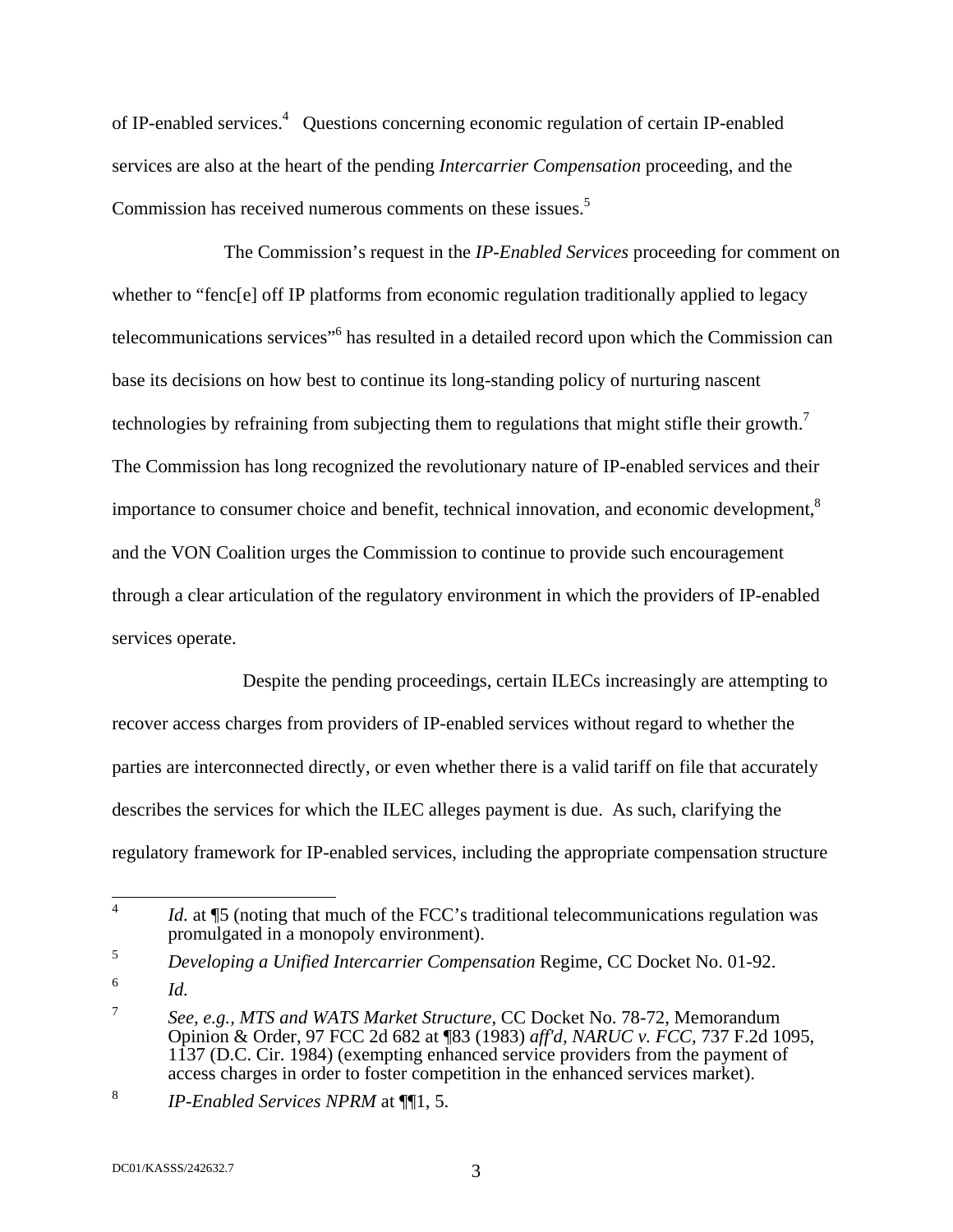for IP-enabled services traffic, in a comprehensive manner by adopting generally applicable orders in the pending rulemakings will provide much needed certainty to the *entire* industry.

Given the importance of the issues being considered in the *IP-Enabled Services* and *Intercarrier Compensation* proceedings, the Commission should refrain from entertaining petitions for declaratory relief that ask the agency to resolve a fact-intensive two-party tariff dispute by ruling that one party must pay the other party pursuant to the tariff in dispute, which is exactly what Frontier has done here. Addressing these types of *ad hoc* petitions for declaratory ruling is not a substitute for developing policies in a coordinated and comprehensive fashion. Indeed, as the Commission explained in the *IP-Enabled Services NPRM*:

> we do not prejudge these issues [regarding the proper treatment of IP-enabled services]. . . . [T]his Notice asks broad questions covering a wide range of services and applications, and a wide assortment of regulatory requirements and benefits, to ensure the development of a full and complete record upon which we can arrive at sound legal and policy conclusions regarding whether and how to differentiate between IP-enabled service and traditional voice legacy services, and how to differentiate among IP-enabled services themselves.<sup>9</sup>

In order to rule on the merits of Frontier's Petition, however, the Commission would have to act without a full and complete record regarding the dispute between Frontier and USA Datanet. As such, the Commission would run the risk of prejudging critical issues for the industry as a whole by seeking to resolve a two-party tariff dispute without the benefit of "a full and complete record upon which  $[it]$  can arrive at sound legal and policy conclusions.<sup>10</sup> Therefore, the Commission should deny Frontier's Petition and focus on moving forward on a global basis in the *IP-Enabled Services* and *Intercarrier Compensation* proceedings.

<sup>—&</sup>lt;br>9 *Id.* at ¶5.

 $10$  *Id.* 

DC01/KASSS/242632.7 4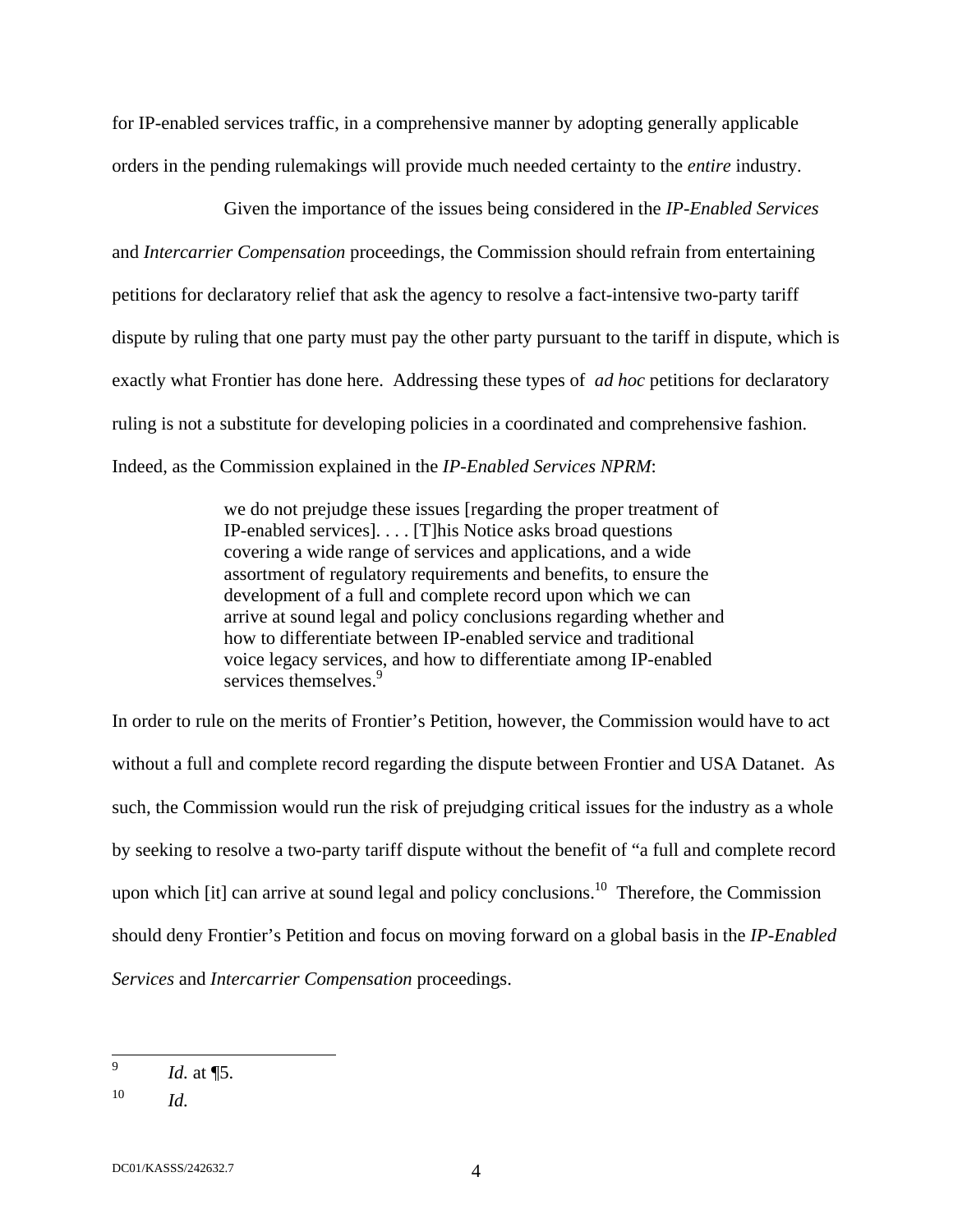## **II. THE FCC SHOULD NOT ACCEPT INVITATIONS TO RESOLVE PARTY-SPECIFIC AND FACTUALLY-INTENSIVE ACCESS CHARGE COLLECTION DISPUTES THROUGH THE DECLARATORY RULING PROCESS**

The Commission should decline to act on the merits of Frontier's Petition because a Section 208 complaint or a lawsuit -- not a petition for declaratory ruling -- is the appropriate vehicle for a fact-intensive tariff dispute between a carrier and its customers, whether alleged or actual, such as that which forms the basis for Frontier's Petition. By declining to reach the merits of the Petition, the Commission should take the opportunity to make clear to carriers and other affected parties that tariff disputes are properly addressed through agency or court complaints, which afford both parties the procedural protections (*e.g*., rules regarding pleadings, discovery, protective orders to address confidentiality, and evidentiary hearings or trials) that are crucial to ensuring the development of the type of balanced and detailed factual record necessary for resolution of the claims.

#### **A. Frontier's Petition Was Not Filed Pursuant To A Primary Jurisdiction Referral from Federal District Court**

Frontier acknowledges in its Petition that it has a pending complaint before the federal District Court for the Western District of New York in which Frontier seeks to recover access charges from USA Datanet, and that this complaint raises exactly the same issues Frontier asks this Commission to resolve. Nonetheless, Frontier contends that "the District Court referred the issue of the applicability of Frontier's access charges to the Commission on the basis of primary jurisdiction."<sup>11</sup>

Despite Frontier's claims, the District Court order Frontier attached to its Petition demonstrates that this matter is not before the Commission based on a primary jurisdiction

 $11$ **Frontier Petition at 5.**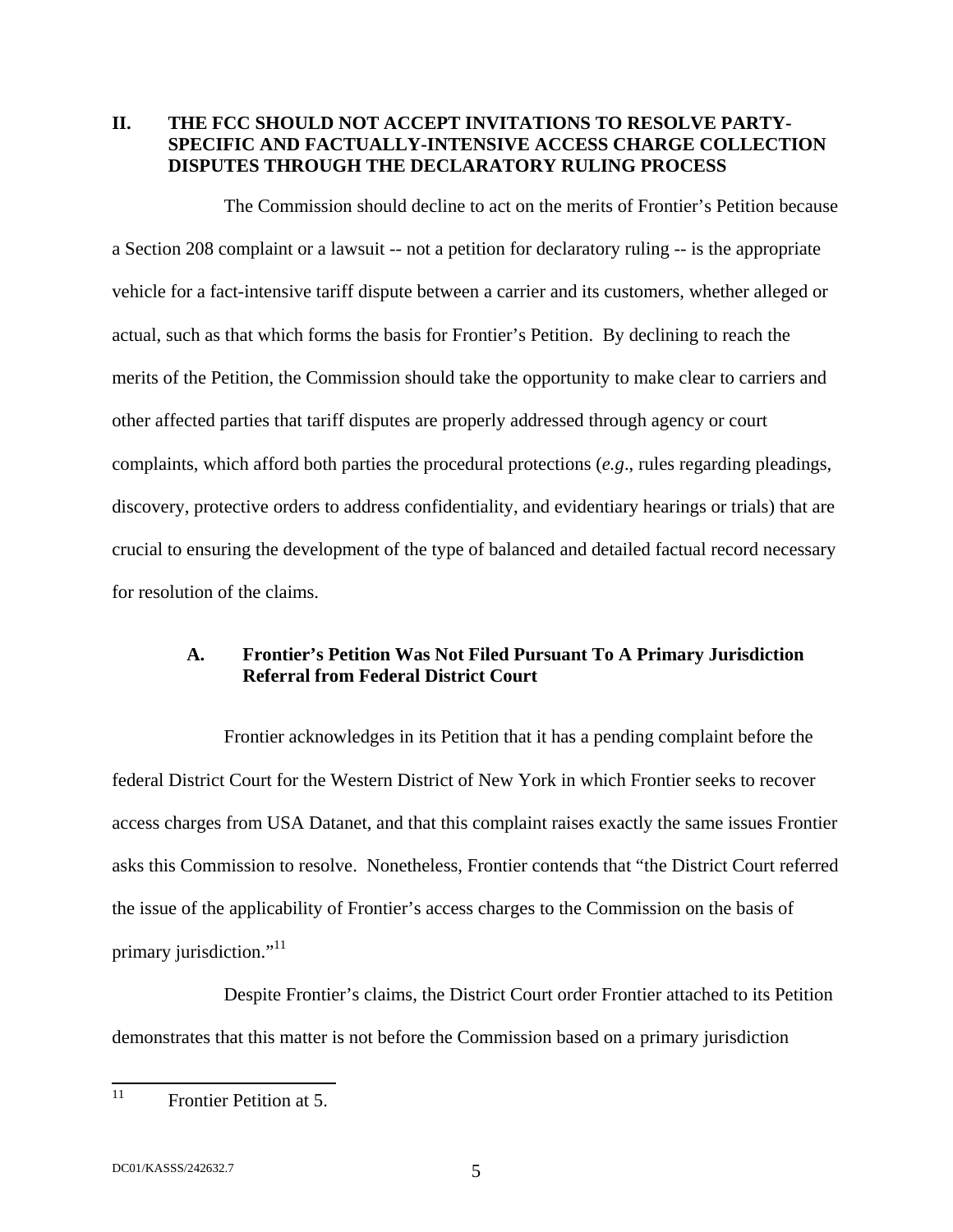referral by the District Court. Specifically, USA Datanet filed a motion with the District Court requesting that Frontier's lawsuit be dismissed for failure to state a claim or, in the alternative, that the District Court refer specific questions regarding Frontier's complaint to the Commission on the basis of primary jurisdiction. The order Frontier attached to its Petition clearly states that the District Court denied USA Datanet's petition for a primary jurisdiction referral.<sup>12</sup> Rather, the District Court stayed the proceeding until the Commission issued generally applicable orders in some of its currently pending proceedings (*e.g*., the *IP-Enabled Services Proceeding*), at which time the Court can decide how to proceed.

Since the District Court denied USA Datanet's motion, Frontier's Petition was not filed pursuant to a court order requesting the Commission to resolve specific questions of law or fact, resolution of which the District Court deemed necessary for resolution of the pending lawsuit. Rather, Frontier filed the Petition of its own volition, and asked the Commission to resolve the *entire* dispute, as opposed to specific questions of law or fact.

## **B. The Dispute Between Frontier and USA Datanet Involves Specific Tariff Questions**

Frontier asks the Commission to rule that USA Datanet is "responsible to pay Frontier interstate Feature Group A access charge elements" under Frontier's tariffs, "together with Frontier's tariffed late payment charges."<sup>13</sup> In order for Frontier to receive the relief it is seeking, the Commission must resolve questions regarding the interpretation and applicability of Frontier's access charge tariff. In its defenses against Frontier's claims, USA Datanet argues that Frontier must, but has failed to, identify any valid tariff provision pursuant to which Frontier can

<sup>12</sup> 12 *Frontier Telephone of Rochester, Inc. v. USA Datanet*, Decision and Order, 05-CV-6056 CJS, Aug. 2, 2005 (W.D.N.Y) at 2 ("[n]ow before the Court is Datanet's motion to dismiss the complaint on the grounds of primary jurisdiction...[f]or the reasons that follow defendant's application is denied") (internal quotations omitted).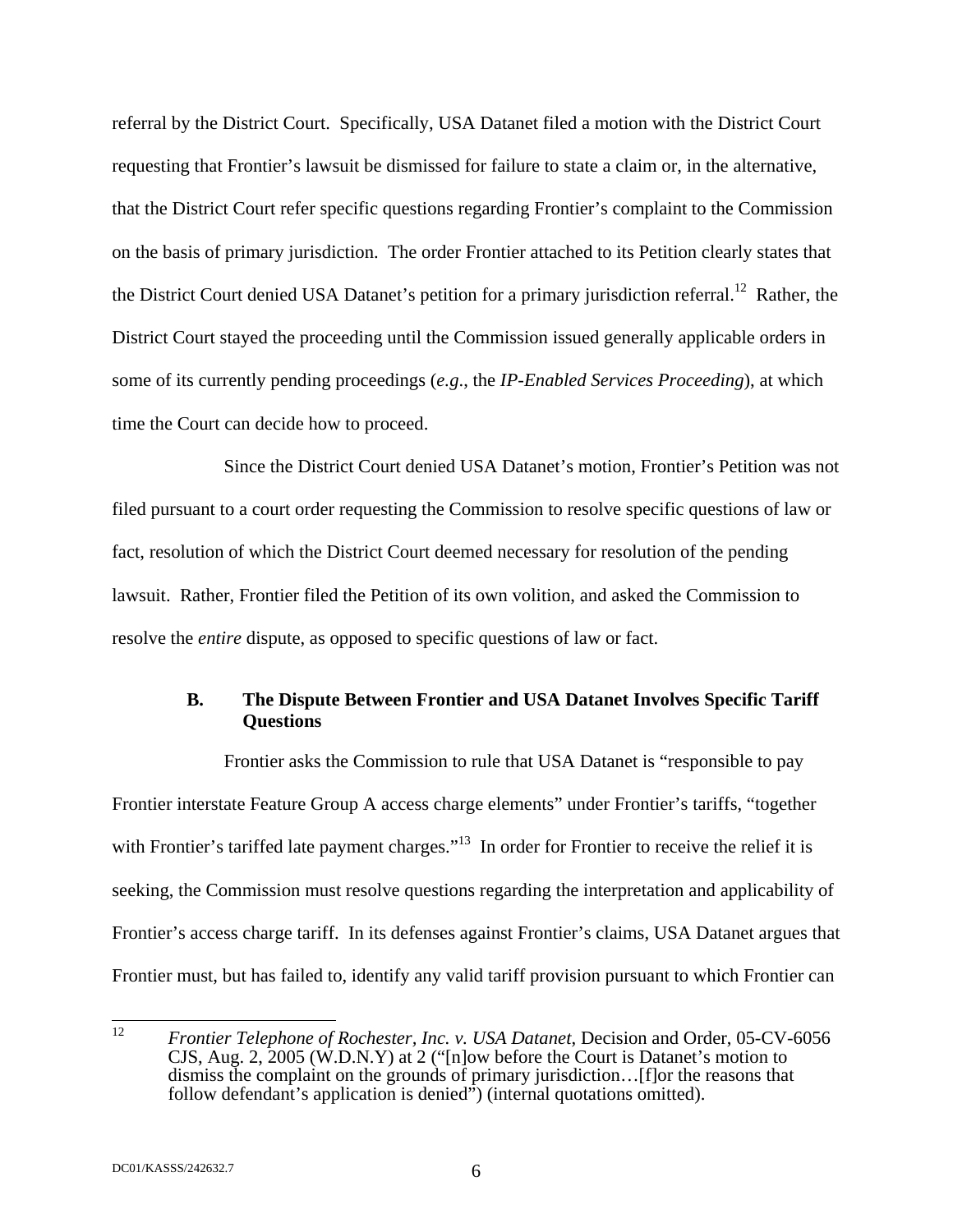legally impose the access charges Frontier seeks to collect.<sup>14</sup> Thus, both parties have explicitly

and unequivocally admitted on the record that, at bottom, this declaratory ruling proceeding is

simply a tariff dispute between two parties.<sup>15</sup>

The resolution of this tariff dispute will be highly fact-intensive. The

Commission necessarily will be required to address various factual and legal issues, including,

but not limited to:

The identification and interpretation of the specific tariff provisions at issue;

The identification and classification of the USA Datanet traffic at issue;

Disclosure of the manner in which USA Datanet interconnects with Pae-Tec, including any and all contractual or tariff arrangements between USA Datanet and Pae-Tec;

Disclosure of the manner in which Pae-Tec interconnects with Frontier, including any and all contractual or tariff arrangements between Pae-Tec and Frontier;

The extent and manner to which USA Datanet uses Frontier's network features and functionalities, if at all;

The scope of applicability of the relevant Frontier tariff, and whether the tariff applies to USA Datanet;

Whether USA Datanet ordered services under the tariff; and

Whether the contractual or tariff arrangements between Frontier and Pae-Tec (or other carriers with whom USA Datanet has a direct relationship) affect the foregoing questions.

 <sup>13</sup> Frontier Petition at 9-10.

<sup>&</sup>lt;sup>14</sup> USA Datanet Opposition and Motion to Dismiss at 10.

<sup>&</sup>lt;sup>15</sup> *Id.* at 9 ("At its most basic, the Petition represents a collections action. Frontier has a tariff on file that it purports applies to USA Datanet's decidedly indirect interconnection to its network. Frontier seeks payment of the rates in that tariff, plus late fees, by USA Datanet").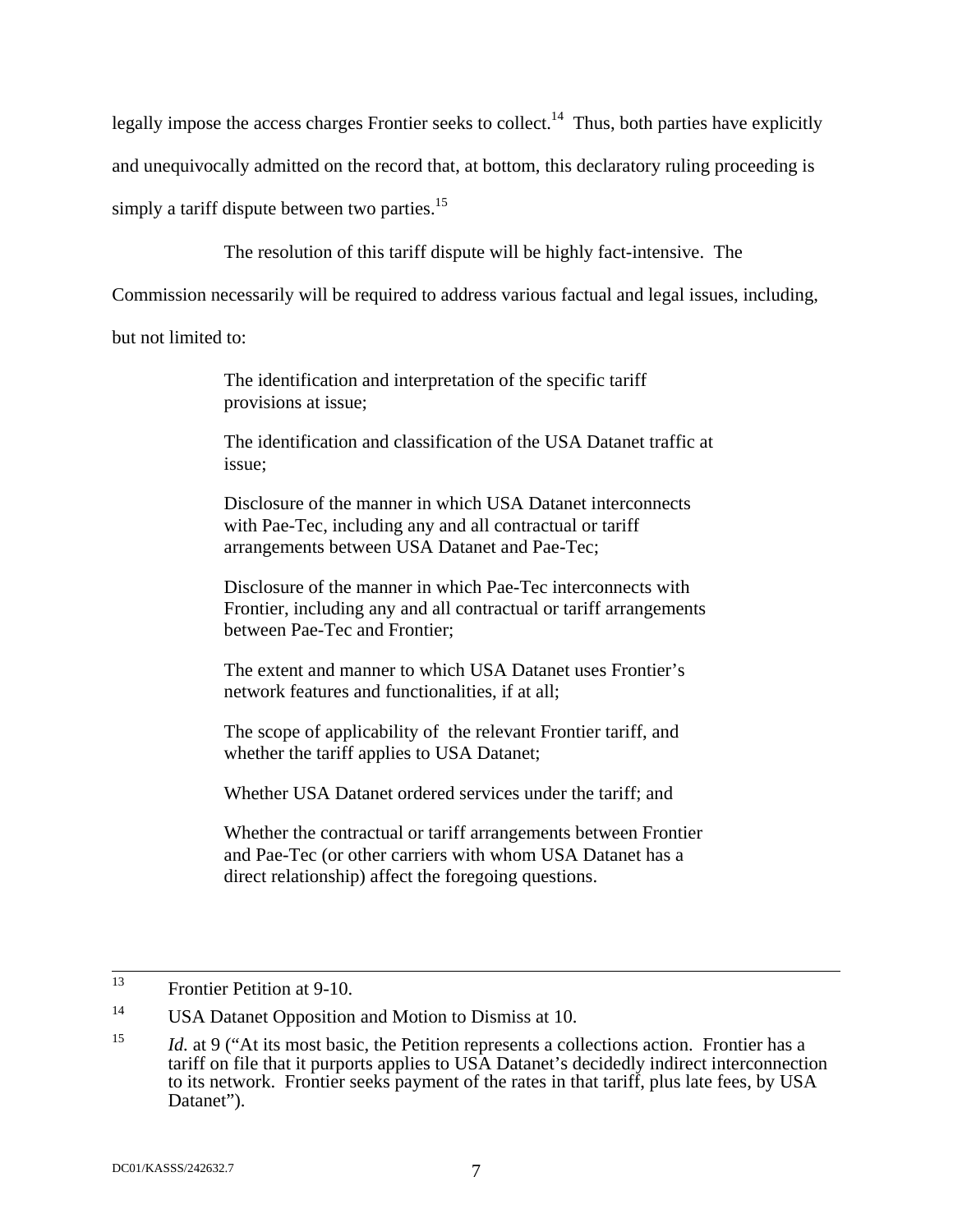The statements of both Frontier and USA Datanet on the record in this proceeding demonstrate that the Commission cannot resolve the dispute between the parties without addressing all of these issues. Apart from Pae-Tec, none of the parties who could comment in this proceeding on Frontier's Petition are in a position to provide any information that is relevant to resolution of any of these questions.

#### **C. Petition for Declaratory Rulings Are Inappropriate Procedural Vehicles for Resolving Factually-Intensive Tariff Dispute Between Two Parties**

Pursuant to Section 207 the Act, a party seeking damages from an entity which that party claims is a common carrier can *either* file a lawsuit in federal court *or* file a formal complaint with the FCC.<sup>16</sup> In its Petition for Declaratory Ruling, Frontier essentially seeks a finding that USA Datanet is liable and must pay the amount Frontier has demanded its currently pending lawsuit. The fact that the Petition raises exactly the same issues that Frontier raised in its lawsuit is confirmed by the fact that Frontier claims to be filing pursuant to the doctrine of primary jurisdiction referral. Since Frontier chose to file a lawsuit in federal district court, and that lawsuit is currently pending, Section 207 of the Act bars Frontier from seeking – and the Commission from granting – the same relief before Commission.

 The Commission would not be compelled to resolve the tariff dispute at issue here through the declaratory ruling process even if Section 207 of the Act did not bar the specific relief Frontier has requested. Rather, Section 1.2 of the Commission's rules state only that "[t]he Commission *may*, in accordance with section 5(d) of the Administrative Procedure Act, on

 $16$ See 47 U.S.C. §207 ("Any person claiming to be damaged by any common carrier subject to the provisions of this Act may either make complaint to the Commission as hereinafter provided for, or may bring suit for the recovery of the damages for which such common carrier may be liable under the provisions of this Act, in any district court of the United States of competent jurisdiction; *but such person shall not have the right to pursue both such remedies*.")(emphasis added).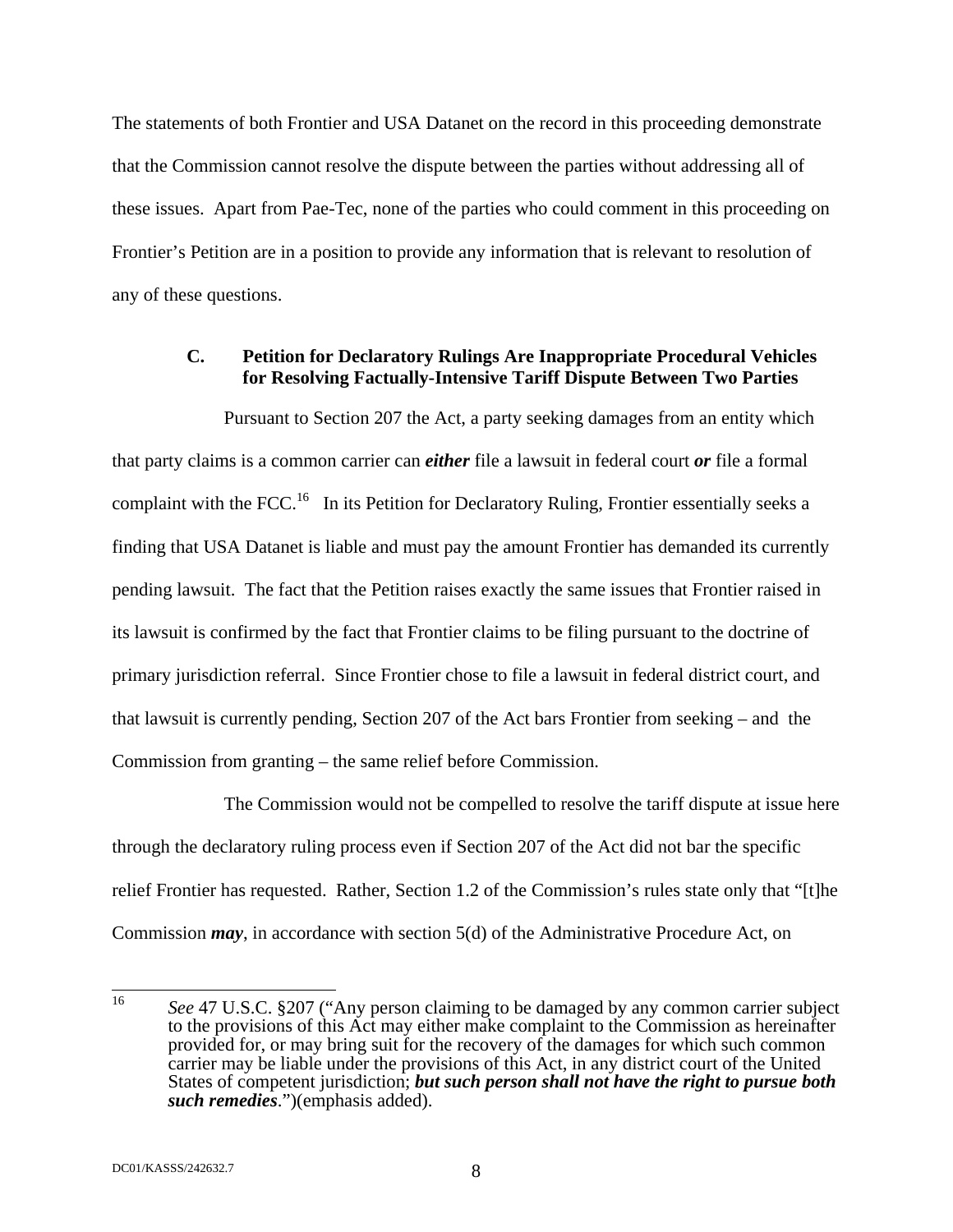motion or on its own motion issue a declaratory ruling terminating a controversy or removing uncertainty."<sup>17</sup> Thus, provided there were no lawsuit pending in federal district court regarding the issue raised in a petition for declaratory ruling, the decision of whether to issue a declaratory ruling in response to that petition lies entirely within the Commission's discretion.<sup>18</sup>

In any event, a petition for declaratory ruling generally is an inappropriate means for resolving factually-intensive tariff disputes between two specific parties even where the Petitioner has not already filed a lawsuit in federal district court, because resolution of tariff disputes typically requires discovery and the development of facts that are characteristic of a lawsuit or a Section 208 complaint proceeding. As the Commission has previously recognized, parties filing comments in a declaratory ruling proceeding will not, *and indeed cannot*, submit the types of facts necessary to resolve such a specific tariff dispute because they do not have access to the relevant facts.<sup>19</sup> Accordingly, the Commission should reject Frontier's Petition as procedurally defective, and take the opportunity to clarify that two-party tariff disputes should be brought before the Commission or a federal district court in the form of a complaint rather than in the form of a petition for declaratory ruling.

19 *Communique Telecommunications, Inc. d/b/a Logicall Petition for Declaratory Ruling and Interim Relief Against the National Exchange Carrier Association's Unauthorized Interference with the Continued Provision of Authorized Resale Carrier Operations*, Declaratory Ruling and Order, 10 FCC Rcd 10399, ¶33 (1999) (explaining that issues heavily dependent on factual situations are not appropriately addressed through a declaratory ruling); *CompTel Declaratory Ruling*, 4 FCC Rcd 5364, ¶7 (ruling that blocking problems may require specific solutions between the relevant parties such that a complaint should be filed pursuant to Section 208).

<sup>17</sup> 17 47 C.F.R. §1.2 (emphasis added).

<sup>18</sup> *Competitive Telecommunications Association Petition for Declaratory Ruling and Cease and Desist Order Concerning Blocking and Interim 800 Service Interexchange Access*, Memorandum Opinion and Order, 4 FCC Rcd 5364, n.14 (1989) ("CompTel Declaratory Ruling") ("the determination of whether to issue a declaratory ruling under 47 C.F.R. §1.2 in a particular proceeding is a matter within the Commission's discretion and is not mandatory"); *see also Yale Broadcasting Co. v. FCC*, 478 F.2d 594, 602 (D.C.Cir. 1973) ("an administrative agency should not be compelled to issue a clarifying statement unless its failure to do so can be shown to be a clear abuse of discretion").